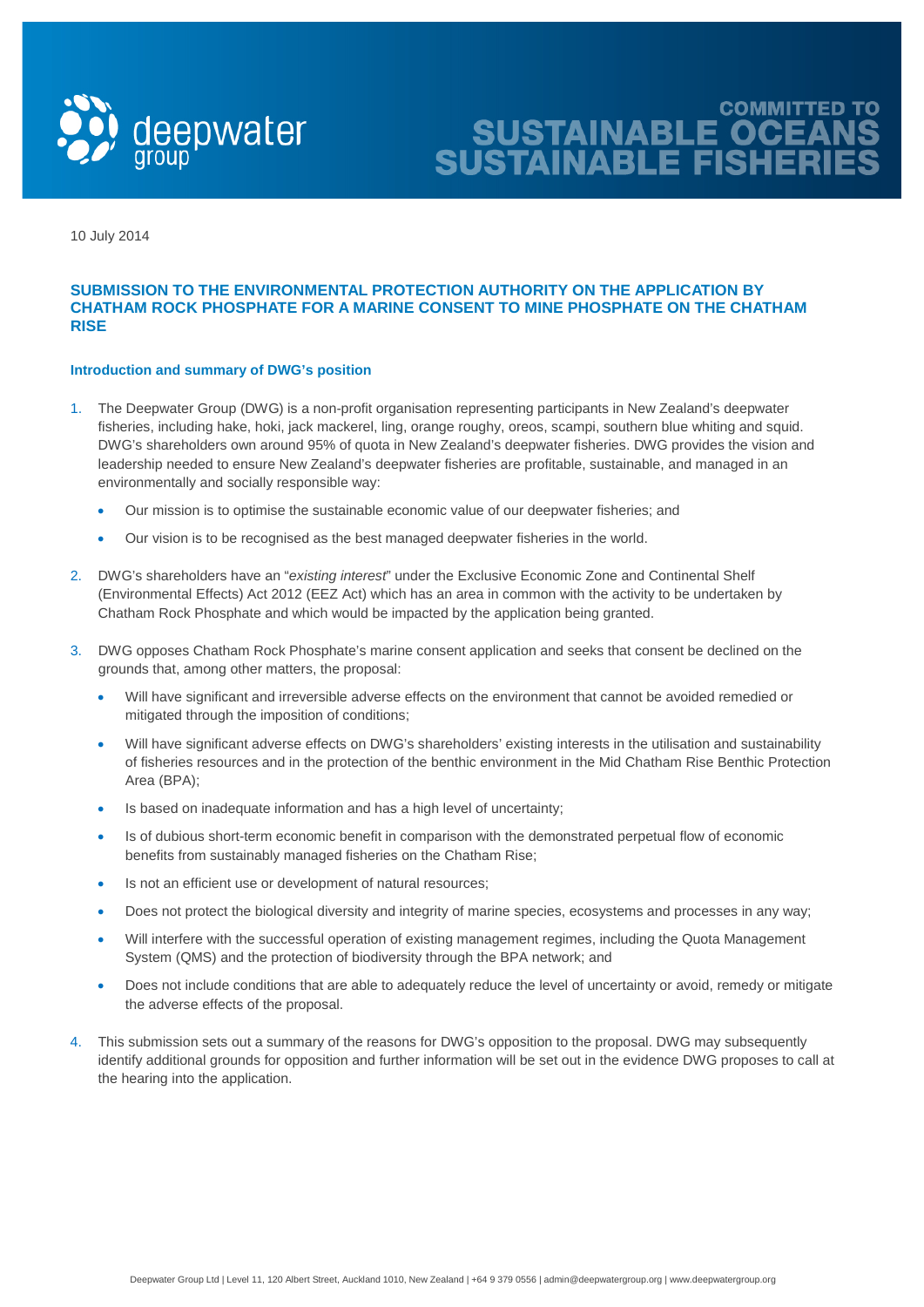

### **DWG's shareholders have an existing interest in the form of ITQ**

5. The EEZ Act provides that:<sup>[1](#page-1-0)</sup>

*existing interest means, in relation to New Zealand, the exclusive economic zone, … the interest a person has in – (a) any lawfully established existing activity, whether or not authorised by or under any Act or regulations, including rights of … fishing"*

- 6. As owners of commercial fishing rights, DWG's shareholders are explicitly recognised as having an existing interest in the area of CRP's application. Commercial fishing rights take the form of Individual Transferable Quota (ITQ) in deepwater stocks that are fished on the Chatham Rise, including but not limited to hoki (HOK 1), hake (HAK 1 and HAK 4), silver warehou (SWA 3 and SWA 4), ling (LIN 3 and LIN 4), orange roughy (ORH 3B), the oreo species complex (OEO 3A and OEO 4), scampi (SCI 3 and SCI 4A), squid (SQU 1T), jack mackerel (JMA 3), barracouta (BAR 4), and alfonsino (BYX 3). $<sup>2</sup>$  $<sup>2</sup>$  $<sup>2</sup>$ </sup>
- 7. ITQ rights are defined and secured under the Fisheries Act 1996, and the various activities that derive from the exercise of ITQ are also authorised under that Act. The Fisheries Act has a dual purpose of providing for the utilisation of fisheries resources while ensuring sustainability.<sup>[3](#page-1-2)</sup> Consistent with that purpose, ITQ provides quota owners with a strong interest not only in the harvest of fish but also in the management and protection of fisheries resources and the wider marine environment. For quota owners, deciding not to fish in an area in order to ensure sustainability is as much an expression of their ITQ rights as a positive decision to fish in an area.
- 8. The activities that form part of quota owners' existing interest in the Chatham Rise therefore include:
	- Utilising fisheries resources for example, in trawl fisheries for hoki (and associated species hake and silver warehou), orange roughy and oreos, and longline fisheries for ling;
	- Ensuring the sustainability of fisheries resources for example, by implementing non-regulatory area closures in order to protect juvenile hoki and improve stock recruitment; and
	- Avoiding, remedying or mitigating adverse effects of fishing for example, by setting aside BPAs in which trawling is prohibited by regulation.
- 9. DWG estimates that Chatham Rise deepwater fisheries have an asset value of at least \$NZ 700 million and an export value of over \$NZ 130 million per year. The BPA network also has a tangible economic value. BPAs are instrumental in New Zealand's deepwater fisheries obtaining third party environmental certification which enables premium pricing for New Zealand's seafood exports and is becoming a minimum standard for entry into key markets.

#### **Adverse effects on the environment**

- 10. The Chatham Rise is one of New Zealand's most productive deepwater fisheries. DWG is concerned that the ecosystem that supports these fisheries will be adversely affected in an irreversible manner by the proposed mining activity. The environmental impacts of most concern to DWG are as follows.
	- 10.1 The seabed in the mining blocks will be removed and all benthic fauna destroyed, including fully protected cold water corals. This impact is irreversible as the removal of the phosphate nodule habitat will prevent recolonisation of the original benthic communities and lead to a significant habitat shift with unknown ecological consequences. Habitat changes will also occur in and around each mining block as a result of smothering of sensitive benthic communities. The benthic impacts of mining occur at least in part inside the BPA where trawling is prohibited, resulting in significant cumulative effects.

<span id="page-1-0"></span> $1$  EEZ Act section 4 (emphasis added)

<span id="page-1-1"></span> $2$  Fish stocks managed under the QMS are referred to by a three letter species code followed by a numerical area code – for example, LIN 3 is the ling fishery off the east coast of the South Island (including the western end of the Chatham Rise) and LIN 4 is the ling fishery around the Chatham Islands (including the eastern end of the Chatham Rise)

<span id="page-1-2"></span><sup>3</sup> Fisheries Act section 8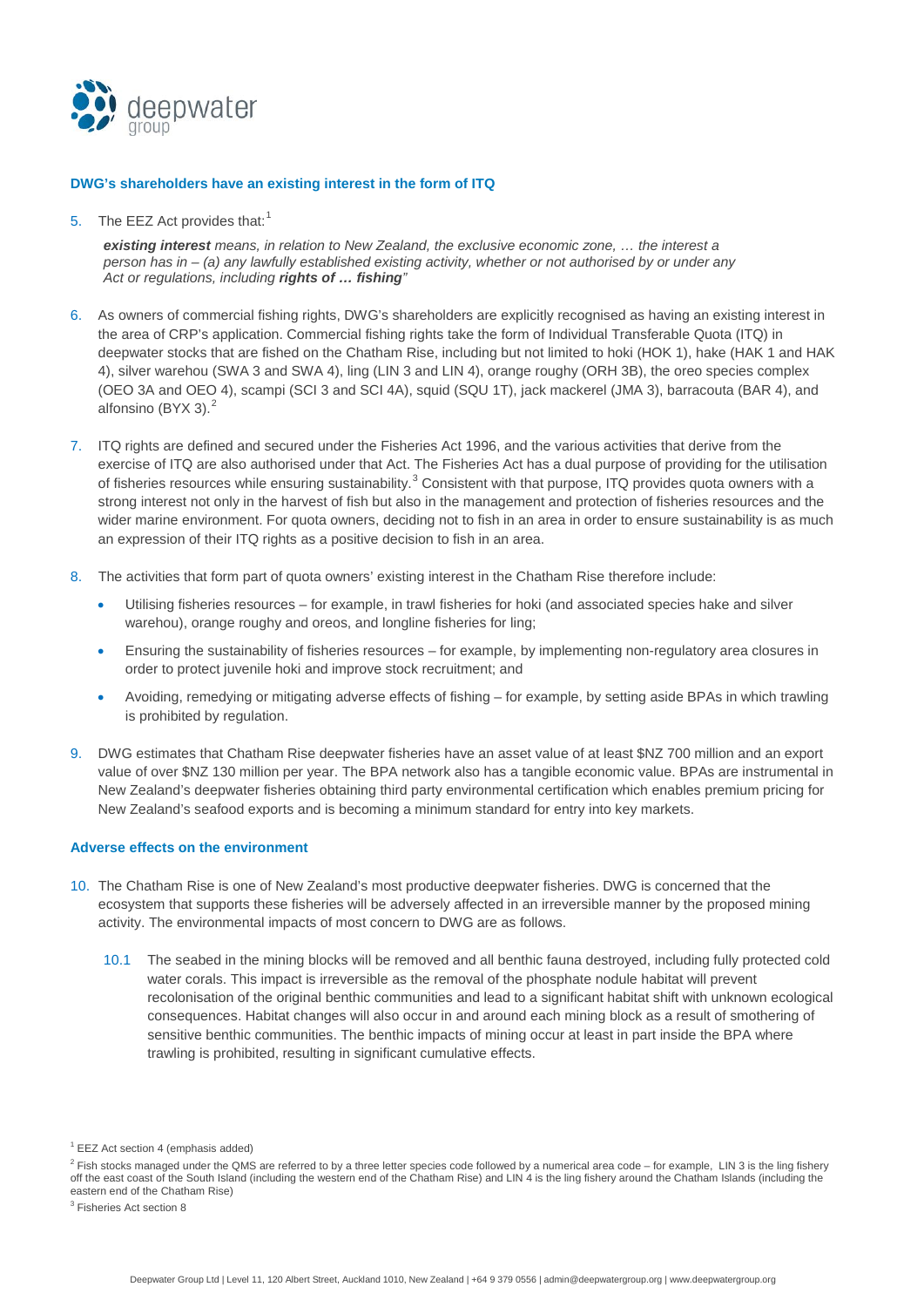

- 10.2 Habitat impacts are of particular concern to DWG because the Chatham Rise provides essential habitat for numerous commercially significant species. The proposed mining area provides habitat for ling, hoki, white warehou, silver warehou, hake and other fish and is an important spawning area for ling and silver warehou. Ninety percent of juvenile hoki are found on the Chatham Rise and juveniles of nearly all deepwater commercial species are highly abundant, making the area a recognised "hotspot" habitat for juvenile fish. The proposed mining activity therefore has the potential to affect fisheries beyond the Chatham Rise, as discussed further below.
- 10.3 The likelihood and rate of recolonisation of mined areas by key commercial fish species is highly uncertain.
- 10.4 The disposal of mine tailings will cause changes to water quality as a result of the release of:
	- trace metals in concentrations that exceed ANZECC Guideline levels;
	- uranium in concentrations that exceed natural seawater levels by around 20 times; and
	- significantly elevated levels of organic carbon;

all of which will be dispersed within and beyond the mining blocks with uncertain ecological consequences. If fish are attracted to the organic content of plume they will be exposed to higher levels of contaminants than anticipated, resulting in the bioaccumulation of trace metals with ecotoxic effects on fish and adverse consequences for human consumption of seafood.

- 10.5 Fish will be exposed to multiple cumulative stressors, including the effects of habitat destruction, entrainment, physical disturbance, suspended sediment, contaminants, smothering, and food web effects. These individual and combined effects will impact on adult and juvenile fish, fish eggs and spawning behaviour. Ling and scampi will be particularly vulnerable as a result of their habitat and lifecycle requirements.
- 10.6 Unplanned events such as malfunctions in the mining equipment, oil spills, vessel accidents, and biosecurity incursions will increase the risk of significant adverse effects on marine ecosystems on the Chatham Rise and potentially around the Chatham Islands and New Zealand's coast.

#### **Adverse effects on quota owners' existing interests**

- 11. The proposal will have the following direct and indirect effects on quota owners' interests in the utilisation of fisheries resources.
	- 11.1 Longline fisheries will be directly excluded from active mining blocks and surrounding waters throughout the application area and trawl fisheries will be excluded from active mining blocks in the application area outside the BPA (an area of around 5,000 sq km).
	- 11.2 The combined impact of the environmental effects identified above is likely to cause changes in fish stock recruitment, abundance and distribution. Fisheries far beyond the confines of the Chatham Rise may be affected – for example, if juvenile hoki are adversely affected by mining, hoki stock abundance and catches may be reduced across the entire New Zealand fishery.
	- 11.3 For quota owners, this will result in sustainable utilisation opportunities foregone, increased cost of fishing, cumulative effects of spatial exclusion from mining areas in addition to existing closed areas, costs associated with future uncertainty, loss of market access and/or value as a consequence of real or perceived issues with fish quality, and reduction in quota value.
- 12. With respect to the considerations in EEZ Act section 60:
	- a. The entire proposed mining area overlaps with a ling longline fishing area and approximately 50% of the proposed mining area overlaps with areas utilised (or able to be utilised) by trawl fisheries;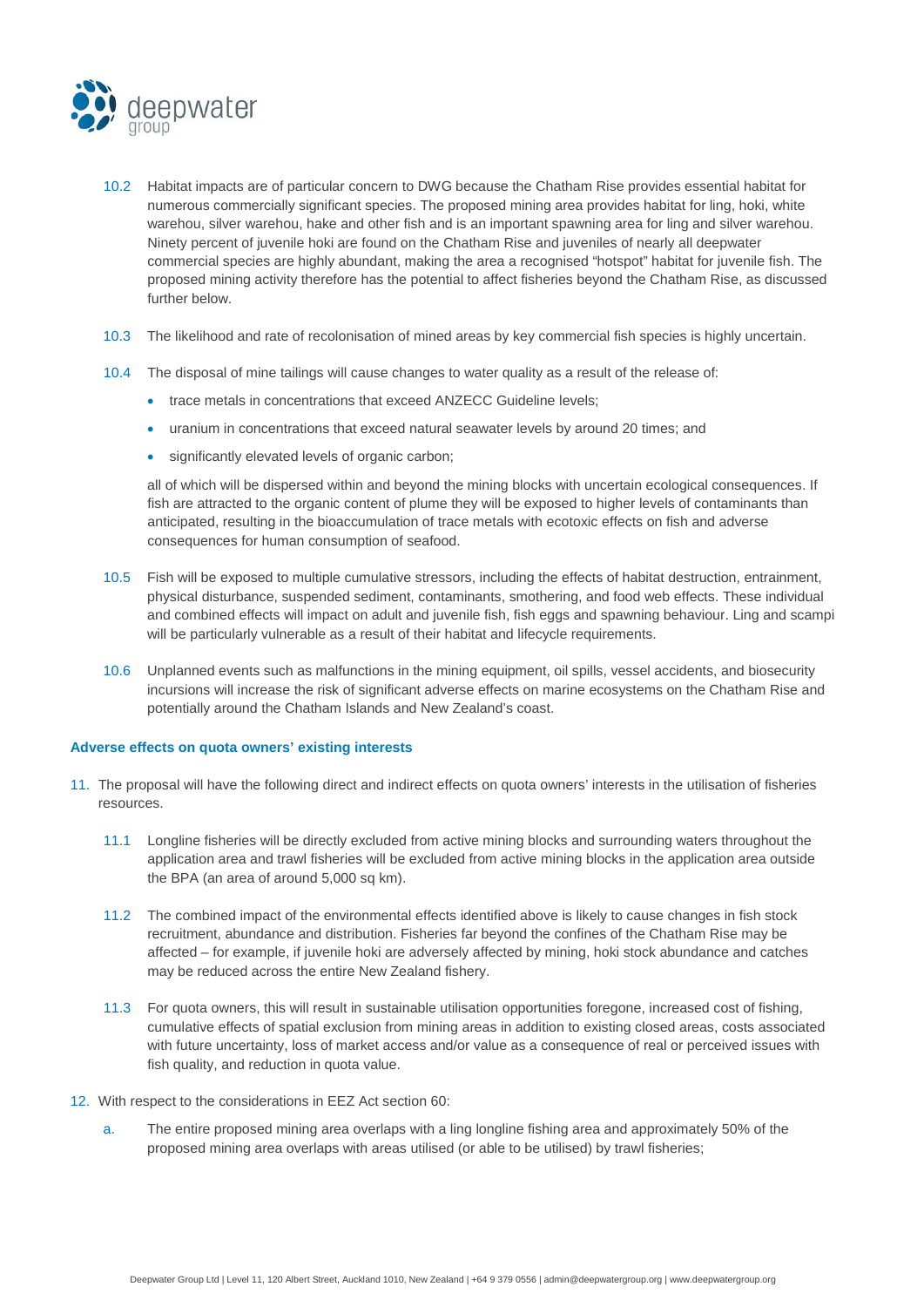

- b. The existence of commercial fishing in an area does not exclude other environmentally compatible activities. However, the proposed mining activity will directly exclude commercial fishing from at least 1,120 sq km during each single mining cycle; [4](#page-3-0)
- c. Trawling can be carried out in areas outside the application area. However, the ling longline fishery is highly dependent on the eastern part of the application area and it is unlikely that longline catch taken within the application area could be taken from elsewhere on the Chatham Rise.
- 13. The Mid Chatham Rise BPA is an important expression of deepwater quota owners' existing interests in the Chatham Rise. The environmental effects of CRP's proposed mining activities on the benthic habitat within the BPA are so extensive and so significant that they are unable to be avoided, remedied or mitigated.<sup>[5](#page-3-1)</sup> Allowing mining to proceed in the Mid Chatham Rise BPA will therefore adversely affect the existing interests of deepwater quota owners by:
	- Authorising a use that is fundamentally incompatible with the protection provided by the BPA;
	- Jeopardising the use of trawling as an environmentally and socially viable fishing method by undermining the integrity of the BPA network;
	- Increasing the risk of additional spatial closures to trawling in the EEZ, limiting access to fisheries resources and increasing uncertainty for quota owners;
	- Undermining the management approach in the National Fisheries Plan for Deepwater and Middle-depths Fisheries which acknowledges the role of the BPAs in ensuring that fishing is conducted in a way that achieves the purpose of the Fisheries Act;<sup>[6](#page-3-2)</sup>
	- Jeopardising consumer perceptions of the sustainability of New Zealand seafood, with consequences for international market access and premium pricing; and
	- Compromising the ability of New Zealand's seafood producers to gain independent third party certification for seafood exports.
- 14. With respect to the considerations in EEZ Act section 60:
	- a. The application area occupies 59% of the Mid Chatham Rise BPA;
	- b. The BPA and the proposed mining activity are mutually exclusive: if the proposed mining activity proceeds, it will undermine and invalidate the purpose and effect of the BPA;
	- c. The Mid Chatham Rise BPA can be implemented only in the area to which the application relates due to the lack of alternative relatively pristine locations to protect similar habitat classes.

# **Inadequate information and uncertainty**

- 15. The application has major information gaps and the effects of the proposal on the environment and on existing interests are highly uncertain. DWG considers that the application:
	- 15.1 Lacks basic information about proposed mining approach (e.g., configuration of drag head and on-board processing equipment, preferred port and shipping route);
	- 15.2 Is over-reliant on un-validated models and lacks real baseline data. The baseline monitoring data is spatially limited in comparison with the large size of the application area, and does not reflect the full range of seasonal, spatial or annual variability. Baseline information for the area beyond CRP's mining permit is almost entirely absent and the majority of Appendices address the "initial mining area" only;

<span id="page-3-1"></span> $<sup>5</sup>$  EIA page 385</sup>

<span id="page-3-0"></span><sup>&</sup>lt;sup>4</sup> Suspended sediment concentrations of 3-5mg/l (causing avoidance effects in fish) are predicted to occur 15 km from the source 25% of the time. In the absence of real time monitoring of plume direction, skippers will effectively be excluded from a 15km buffer around the mining block, resulting in a total exclusion of  $32km \times 35km$  or  $1,120km^2$ 

<span id="page-3-2"></span><sup>&</sup>lt;sup>6</sup> The Fisheries Plan has been approved by the Minister of Fisheries under section 11A of the Fisheries Act.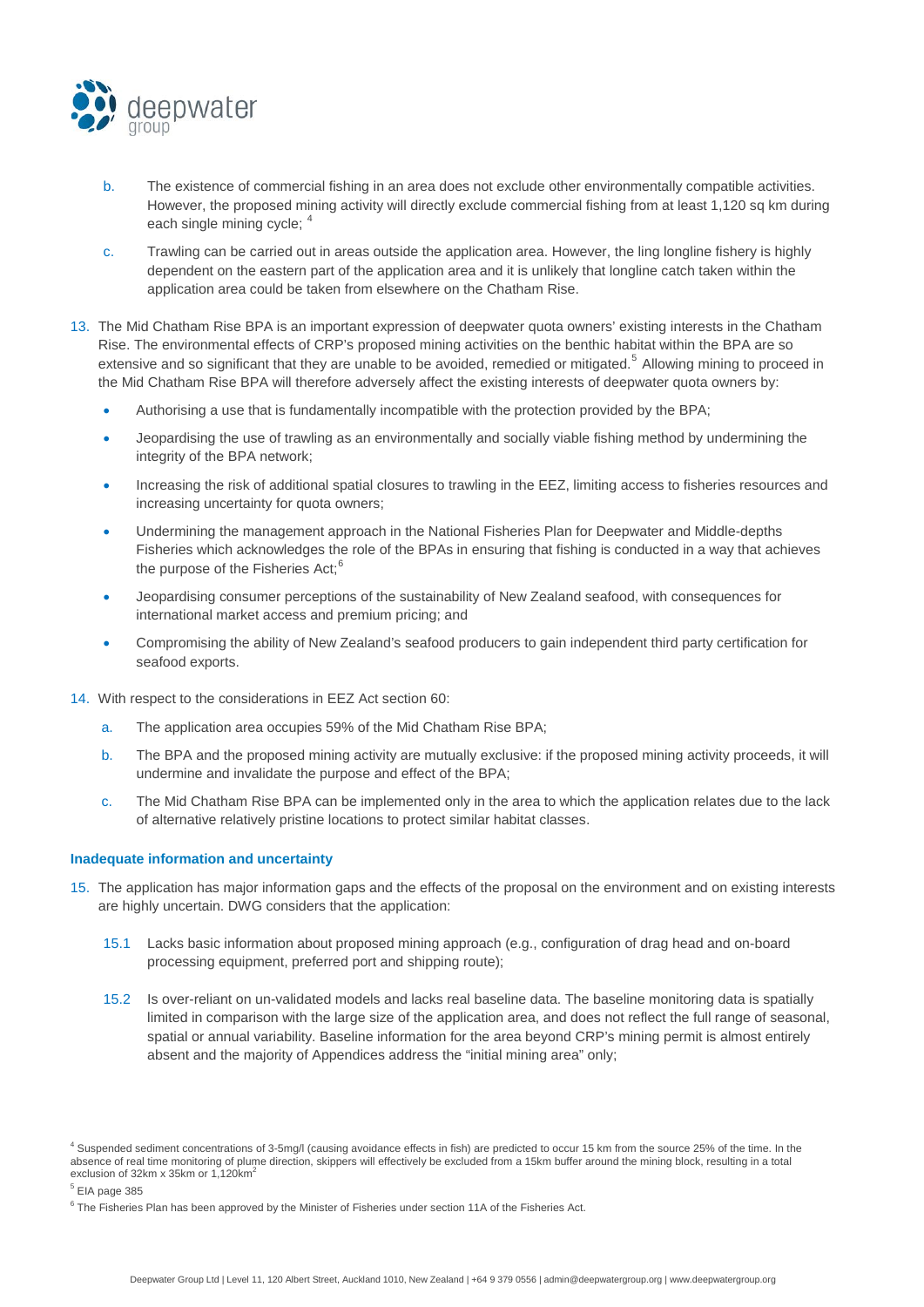

- 15.3 Relies on a plume model that: cannot accurately predict the spatial extent of ecologically-damaging sediment concentrations due to the small domain size; has not been tested across the full application area; and is based on assumptions that are unlikely to reflect the reality of the Chatham Rise environment;
- 15.4 Contains no analysis of the combined impacts on fish of the effects of benthic habitat destruction, suspended sediment levels, release of contaminants, smothering, sub-surface lighting and noise, food web/tropic effects, and effects on juvenile fish, fish eggs and fish spawning behaviour; and
- 15.5 Is based on an inadequate description and assessment of commercial fishing activity, commercial catch, exclusion of commercial fishing, and the impacts on the full extent of quota owners' existing interests.

## **Dubious short term economic benefit**

- 16. DWG considers that the economic benefits of the proposal, if any, are uncertain and short term compared with the demonstrated sustainable (perpetual) stream of economic benefits from Chatham Rise commercial fisheries. In particular DWG notes that:
	- 16.1 NZIER's assessment of economy-wide costs and benefits omits all environmental costs and the "economic assessment of environmental effects" is entirely dependent on the partial and inadequate description of environmental effects contained in the EIA; and
	- 16.2 The claimed economic benefit to New Zealand depends on factors beyond CRP's control. For example, the fertiliser market will determine:
		- whether the phosphate is applied directly (giving rise to the claimed environmental benefits) or processed into conventional fertilisers; and
		- the degree of import substitution that occurs.

Consumers will decide whether they are prepared to use a fertiliser with twice the global average uranium concentration.

#### **Nature and effect of existing management regimes**

- 17. The EIA does not address the impact of the mining proposal on two existing management regimes of importance to DWG – i.e., the QMS and the BPA network:
	- 17.1 The QMS achieves its objective of ensuring the sustainable utilisation of fisheries resources through a carefully calibrated set of incentives that arise as a consequence of the attributes of commercial fishing rights. If those incentives are disrupted by the effects of activities, such as the proposed mining activity, that are incompatible with quota owners' initiatives to protect the marine environment, the effectiveness of New Zealand's fisheries management regime may be compromised*.*
	- 17.2 The BPA network is both an expression of quota owners' rights under the QMS and an important component in New Zealand's management of marine biodiversity. The BPAs are recognised internationally and domestically as Marine Protected Areas and help meet New Zealand's domestic and international obligations for marine biodiversity protection. The purpose and role of the BPA is also directly relevant to EEZ Act subsections 59(2)(d), the importance of protecting biological diversity, and (2)(e) the importance of protecting rare and vulnerable ecosystems.

### **Adaptive management, compensation package and other conditions**

- 18. DWG considers that the conditions put forward by CRP do not come close to avoiding, remedying or mitigating the identified adverse effects on the environment and existing interests. In particular:
	- 18.1 The proposed "no-mining" areas do not serve to mitigate or offset or compensate the adverse effects of CRP's mining activity. CRP does not own the seabed and has no control over the use of these areas by other parties or of future marine protection regulatory processes. The no-mining area is therefore ineffective as it is not